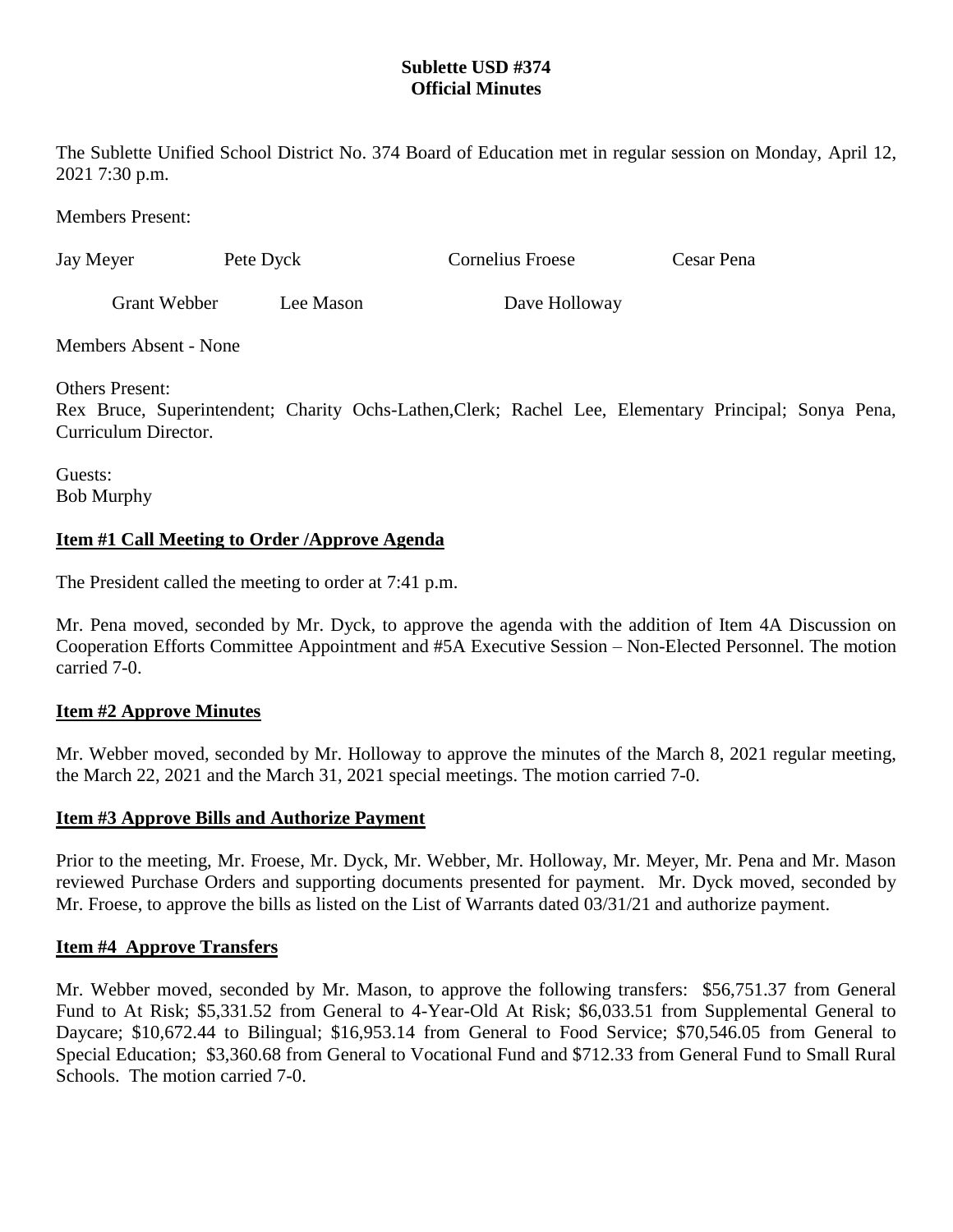Board Minutes Page 2 April 12, 2021

# **Item #4A Discussion on Cooperation Efforts/ Committee Appointment**

Further talk on Cooperation/ Consolidation efforts revealed that, above all the most important factor is doing what is right for the students. The board felt the advantages would be higher student and faculty retention, and more academic opportunities or the prevention of the loss of some programs due to shortage of teachers. It was decided a committee would be formed to begin the process of moving to make some things happen. Mr. Mason and Mr. Webber volunteered to be on the committee. Mr. Pena said he would also be available to help

# **PUBLIC FORUM**

There was no public forum.

# **Reports**

## Curriculum

Mrs. Pena reported that the KESA Accreditation will be April 21<sup>st</sup>. This will be to review data to see if there is progress. The LINK members are working hard to try and get the LINK grant money spent.

## Principals

Mrs. Lee reported that State Science Fair, Division 3 Fourth and Fifth grade students all placed first. Division 2 received first and second places. The fair was held virtually.

KELPA testing- test given to ESL students to see how they are progressing. The score determines amount of ESL funding. Spring Music is up on the Sublette Elementary School Facebook Page.

The Pre K students came to spend the day with the Kindergarten students.

Students are wearing masks just for tech classes but some teachers are still wearing them.

Mrs. Lee also said the decision was made to limit guests to four per student for the 6<sup>th</sup> Grade Promotion ceremony.

Mr. Marlin was not present.

## Activities Director

Mr. Carter was not present

## SWPRSC/HPEC

Mr. Meyer said there was nothing to report from SWPRSC and Mr. Webber stated he was not able to make it HPEC board meeting.

## Superintendent:

Mr. Bruce stated there would be an Administrative retreat in Oklahoma City, Ok. The idea is to brainstorm and all come up with ideas for the coming year and get on the same page for the new school year.